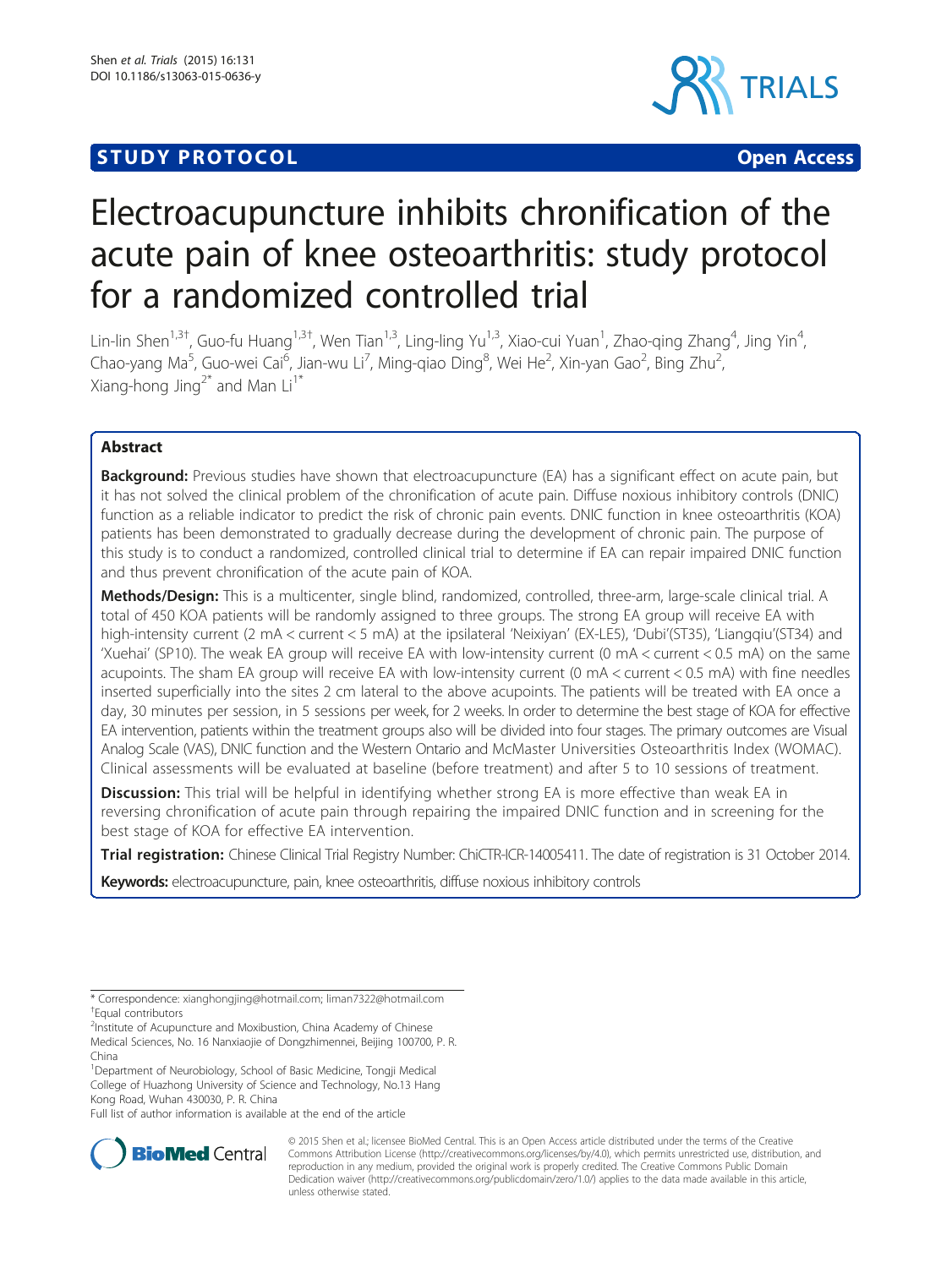#### Background

Knee osteoarthritis (KOA) is one of the most common types of osteoarthritis and often occurs in older adults [[1\]](#page-6-0). Patients with KOA often suffer from pain around the joints and have a high risk of chronification of acute pain. Chronification of acute pain means that persistent acute pain without positive intervention can damage the nervous system and then change into intractable chronic pain [\[2](#page-7-0)]. In recent years, a series of clinical randomized controlled trials indicated that electroacupuncture (EA) is effective for treating various painful diseases such as KOA in the acute phase but did not solve the clinical problems of the chronification of acute pain of KOA [[3\]](#page-7-0).

The concept of diffuse noxious inhibitory controls (DNIC) has attracted particular attention in the past decades, which means under normal conditions, pain can be attenuated by a conditioning noxious stimulus to a remote body region [[4\]](#page-7-0). DNIC function is now regarded as a reliable indicator for predicting the risk of chronic pain [[5,6\]](#page-7-0). DNIC function in KOA patients has been shown to gradually decrease with the development of chronic pain [[7\]](#page-7-0). Thus, we hypothesized that the process of chronification of acute pain may be related to gradually impaired DNIC function, and EA may prevent the occurrence of chronification of acute pain by improving DNIC function.

The aim of this study is to explore whether EA can reverse impaired DNIC function by reducing the pain of KOA during the process of chronification of acute pain. Moreover, we will screen for the best EA therapeutic regimen, which will include optimizing the intensity of the current used in the EA stimulation and determining the best stage for effective EA intervention using a randomized controlled clinical trial.

#### Methods/Design

#### Ethics

The study is in accordance with the Declaration of Helsinki, it has been approved by the Chinese Ethics Committee of Registering Clinical Trials (reference: ChiECRCT-20140035), and it also has been registered with Chinese Clinical Trial Registry (ChiCTR-ICR-14005411). Before randomization, all patients will be expected to sign a written informed consent.

#### Design

A randomized, controlled, three-arm, large-scale trial to compare two true EA groups (strong EA and weak EA) with a sham EA group will be undertaken in this study [[8\]](#page-7-0). Four hundred and fifty KOA patients will be recruited from the following six hospitals: the Combined Traditional Chinese and Western Medicine Hospital Affiliated to Huazhong University of Science and Technology, The Third Hospital of Wuhan, Central Hospital of Wuhan,

Union Hospital Affiliated to Tongji Medical College of Huazhong University of Science and Technology, Wuhan Hospital of Traditional Chinese Medicine, and The Fifth Hospital of Wuhan. Patients will be randomized in a ratio of 1:1:1 to the strong EA group, weak EA group and sham EA group. After submitting informed consent and being randomized, patients will receive 10 sessions of EA treatment over a period of 2 weeks, with a treatment frequency of 5 sessions per week. Each session will last 30 minutes. Patients will be asked to accept assessments at baseline, as well as at the end of the first and second weeks of the treatment phase. Time points and groups are shown in Figure 1.

#### Randomization and blinding

Patients who meet the inclusion criteria will be randomly assigned to one of three groups (strong EA, weak EA or sham EA) in a ratio of 1:1:1 using a computer-generated random allocation sequence through the stratified block randomization method of SAS version 9.1.3 (SAS Institute Inc., USA). The randomization will be performed by an independent research assistant, who will inform the acupuncturists of the treatment assignments by mobile message. Allocation concealment will not be exposed until the final data analysis report is completed.

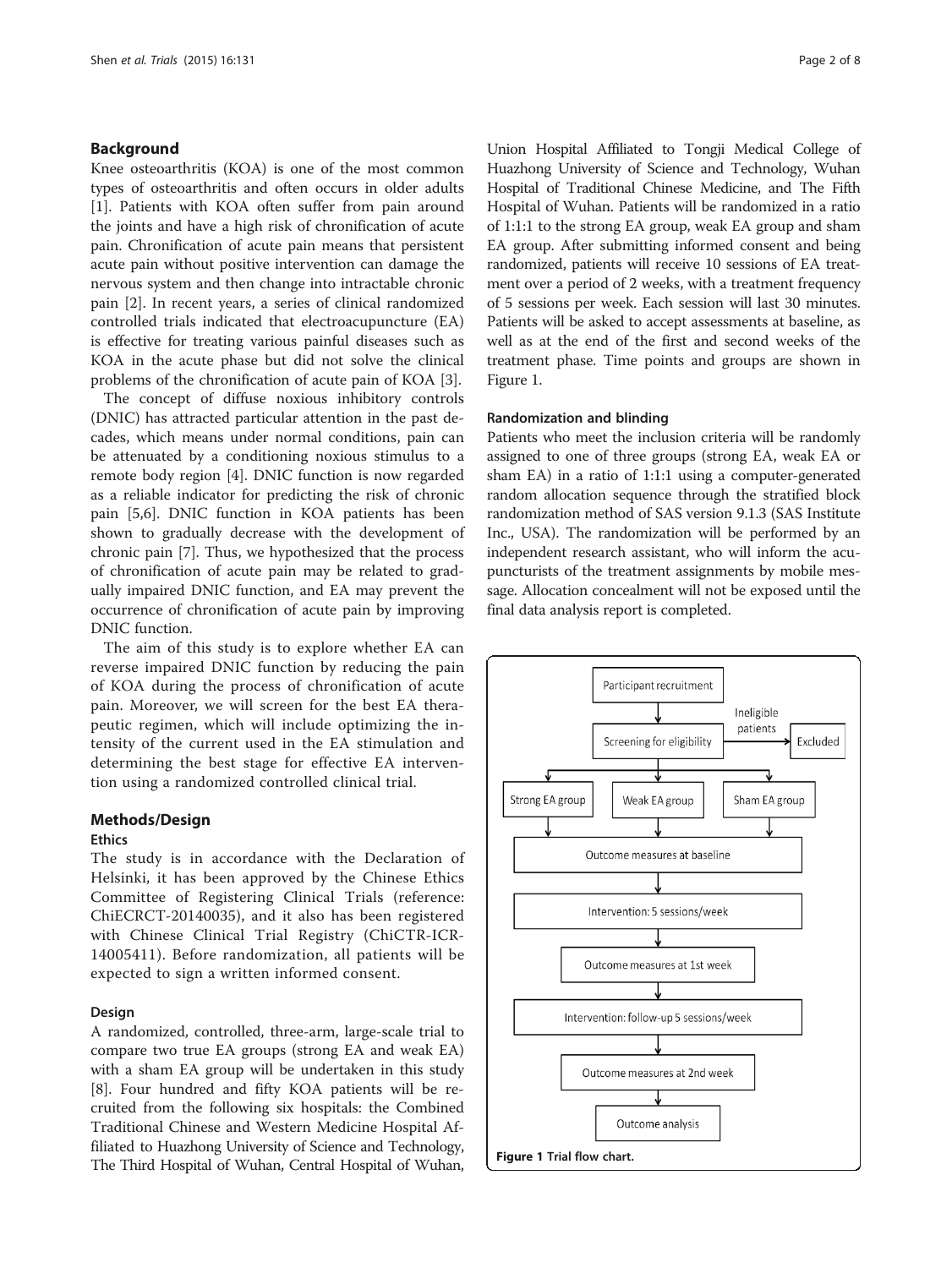<span id="page-2-0"></span>To maintain blinding, each patient will have needles (true or sham) inserted into his/her ipsilateral leg. The needles are connected to an EA apparatus, and the patients can feel electric stimulation. Strong and weak EA groups will be acupunctured on four acupoints. The sham EA group will be acupunctured on four non-acupoints without 'De-qi'.

In this clinical trial process, the patients, statisticians and the evaluators for the statistical data and outcomes are blind to the treatment allocation. However, the blind method is not used by acupuncturists in the implementation of EA manipulation because it is not feasible to conceal allocation from them.

#### Patients

#### Study population

Patients will be recruited from among acupuncture inpatients and clinics of six hospitals with a target sample size of 450 subjects. The trial will be ongoing from September 2014 to September 2016.

#### Inclusion criteria

Patients who meet the clinical criteria for KOA formulated by the American College of Rheumatology (ACR) will be considered for inclusion [\[9\]](#page-7-0). According to the ACR, clinical KOA is defined as knee pain and at least three out of seven of the following criteria: patient is older than 50 years of age, morning stiffness lasts less than 30 minutes, crepitus is present, bony enlargement is apparent, bony tenderness is present, no palpable warmth is present, and presentation is suggestive of a radiological osteophyte.

#### Exclusion criteria

The exclusion criteria are as follows:

- 1. Patient has had an adverse reaction to acupuncture or is unwilling to accept acupuncture treatment.
- 2. Patient conforms to the inclusion criteria, but does not follow prescribed treatment, which decreases the curative effects of EA so that it cannot be judged, or patient has incomplete information that may interfere with his/her ability to accurately judge the effects of his/her treatment.
- 3. Patient has accompanying severe cardiovascular, cerebral, hepatic, renal, or hemopoietic diseases [[10](#page-7-0)].
- 4. Patient has inflammatory arthritis such as rheumatoid arthritis, gouty arthritis, etcetera or other diseases that may affect the condition of the knees [[11](#page-7-0)].
- 5. Patient is pregnant, attempting to become pregnant or lactating [\[10\]](#page-7-0).
- 6. Patient has a mental disease [\[11](#page-7-0)].

#### Recruitment of patients

Two schemes will be used to recruit patients with KOA. The first is to recruit patients in the outpatient and

inpatient departments from the six hospitals. The chief physicians of the acupuncture and rehabilitation department in each hospital will screen eligible patients according to the inclusion/exclusion criteria with the help of research assistants. Moreover, potential patients in local communities and out-hospital clinics will be recruited by advertisements through posters, leaflets, newspapers, and so on. After being screened and found to meet the inclusion criteria, the patients will be included only if they agree to join in every procedure of the trial willingly and provide written informed consent.

#### Interventions

#### Electroacupuncture group

According to the Traditional Chinese Medicine meridian theory of treating pain of KOA [[11](#page-7-0),[12](#page-7-0)], patients in the strong and weak EA treatment groups will be treated with EA on ipsilateral acupoints of 'Neixiyan' (EX-LE5), 'Dubi'(ST35), 'Liangqiu'(ST34) and 'Xuehai' (SP10) once a day (Figure 2). The sterile, disposable Hwato needles used in this trial are made in Suzhou, China. Patients are positioned on the bed, supported by two pillows under the knees and instructed to assume a comfortable position and not to move during the 30-minutes stimulation period.

After the local area has been disinfected, the needles (30-gauge with an outer diameter of 0.32 mm and a length of 50 mm) will be inserted at a depth of 25 to 40 mm vertically and 'De-qi' (the acupuncture sensation

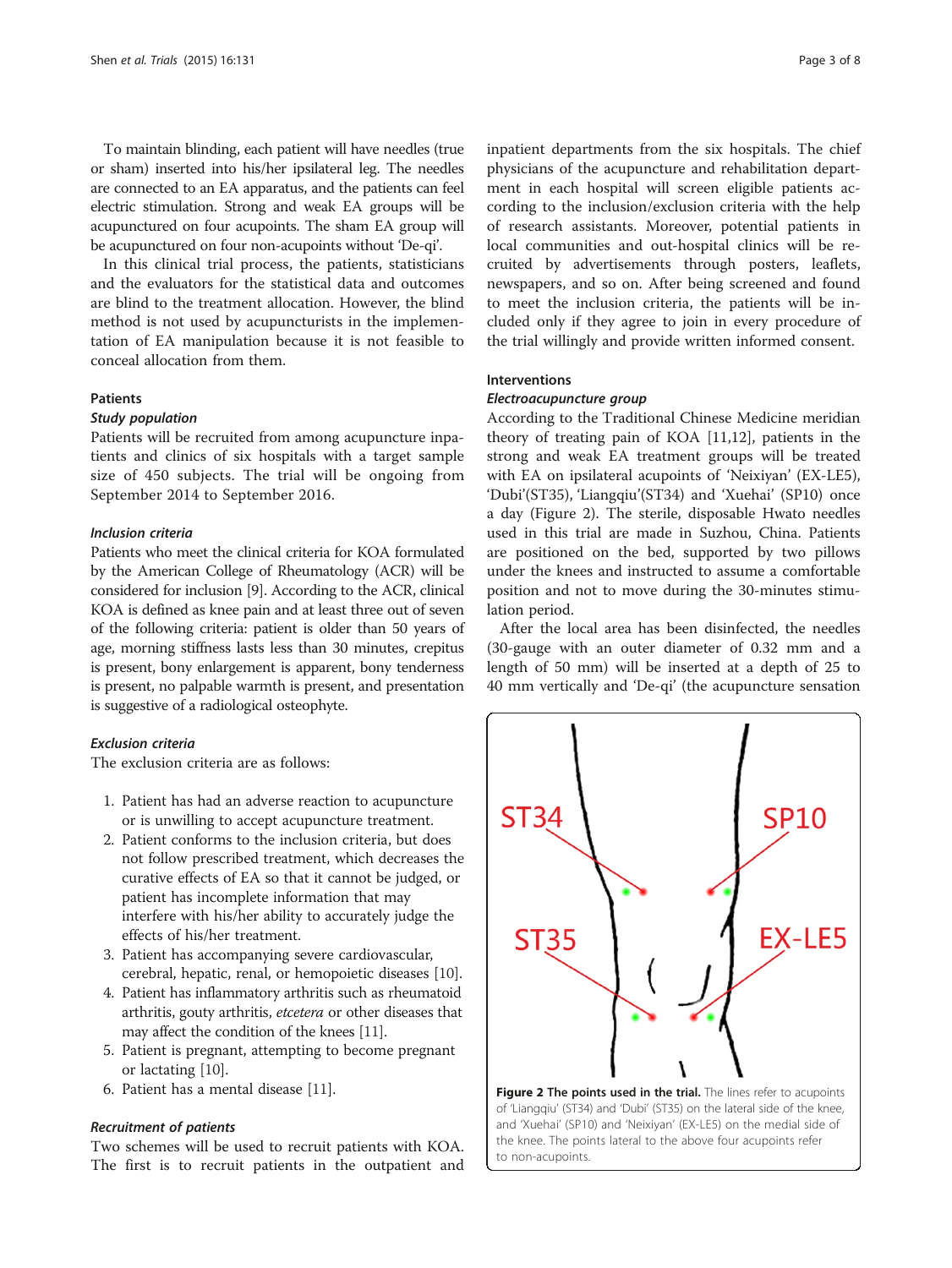of fullness, heaviness, dull aching or warmth) sensation will be achieved in the strong and weak EA groups through lifting and thrusting combined with twirling and rotating the needles. Direct current and continuous wave will be delivered with a medical EA apparatus (model G9805, Shanghai, China), at 2 Hz frequency and 0.5 ms pulse width for 30 minutes. EX-LE5 will be connected to ST35, and SP10 will be connected to ST34 with a pair of electrodes [\[10,13\]](#page-7-0). Different stimulation intensities will be allocated to the strong EA and weak EA groups. The strong EA group will receive the maximum tolerable intensity of current (2 mA < current < 5 mA). However, patients in the weak EA group will receive low-intensity current (0 mA < current < 0.5 mA), and they will be instructed to ask the doctor to stop the increase in intensity when the sensations of current occur. After the intervention period, all needles and the EA apparatus will be removed (Table 1).

#### Sham EA group

In the sham EA group, a sterile, disposable, fine and short needle (35-gauge needle with an outer diameter of 0.20 mm and a length of 25 mm) will be used and inserted superficially (to an approximate depth of 5 to 10 mm) into the sites of the non-acupoints 2 cm lateral to the above four acupoints (Figure [2\)](#page-2-0). However, the 'De-qi' sensation will not be intentionally elicited in this group. Electrical stimulation will be delivered with lowintensity current (0 mA < current < 0.5 mA) at 2 Hz frequency and 0.5 ms pulse width for 30 minutes, which is the same as for the weak EA group (Table 1).

#### Education of practitioners

Table 1 Details of each group

All EA and sham EA treatments will be performed by acupuncturists who have been qualified for at least

3 years and hold Chinese medicine practitioner licenses from the Ministry of Health of the Peoples Republic of China. Each acupuncturist will take a pretrial training course for this clinical study. The chief physicians will train all acupuncturists and observe their techniques periodically to ensure standardization. In addition, all study protocols and details, including the recording method for the case report form, outcome assessment methods, and monitoring process, will be standardized among the six centers by the research assistants.

#### Outcome assessments

#### Primary outcome measurements

The primary outcome measurements are the Visual Analog Scale (VAS), DNIC function and the Western Ontario and McMaster Universities Osteoarthritis Index (WOMAC).

VAS is an internationally recognized pain scale. It is a 100-mm line ranging from 0 (no pain) to 100 (pain as bad as it could be) [[14](#page-7-0)].

The prediction of chronification of acute pain can be indicated by DNIC function, which means that pain elicited by a noxious stimulus applied to a given body site can be attenuated by application of a conditioning noxious stimulation to another, even distant body region [[15\]](#page-7-0). DNIC function will be measured according to the procedure shown in Figure [3.](#page-4-0) On the Ashi-point (pain spot) of the affected knee, the research assistant will apply a 180-g von Frey filament (bending it so that it forms a 45-degrees angle with the skin) three to five times within a 1-cm-diameter circle (Figure [3](#page-4-0)A). The patients will be asked to rate the intensity of pain as VAS1 [[5\]](#page-7-0), which is the induced mechanical pain score of the affected knee. Then, the patients will be asked to immerse the contralateral hand, including the wrist, into

| Group           | <b>Acupoints</b>                           | <b>Stimulation parameters</b>                                                                                                                                                                                                                                                        |
|-----------------|--------------------------------------------|--------------------------------------------------------------------------------------------------------------------------------------------------------------------------------------------------------------------------------------------------------------------------------------|
| Strong EA group | Neixiyan                                   | Direct current, continuous wave, at 2 Hz frequency and with 0.5 ms pulse width for 30 minutes.<br>Maximum tolerable intensity of current will be delivered, 2 mA < current < 5 mA. EX-LE5 will be<br>connected to ST35 and SP10 will be connected to ST34 with a pair of electrodes. |
|                 | $(EX-LE5)$                                 |                                                                                                                                                                                                                                                                                      |
|                 | Dubi (ST35)                                |                                                                                                                                                                                                                                                                                      |
|                 | Lianggiu (ST34)                            |                                                                                                                                                                                                                                                                                      |
|                 | Xuehai (SP10)                              |                                                                                                                                                                                                                                                                                      |
| Weak EA group   | Neixiyan                                   | Stimulation indexes and acupoint' connections are the same as in the strong EA group, but<br>the patients will just feel the sensations of current, $0 \text{ mA} <$ current <0.5 mA.                                                                                                |
|                 | $(EX-LE5)$                                 |                                                                                                                                                                                                                                                                                      |
|                 | Dubi (ST35)                                |                                                                                                                                                                                                                                                                                      |
|                 | Lianggiu (ST34)                            |                                                                                                                                                                                                                                                                                      |
|                 | Xuehai (SP10)                              |                                                                                                                                                                                                                                                                                      |
| Sham EA group   | The sites are 2 cm lateral<br>to the above | Fine needles will be inserted superficially into the sites 2 cm lateral to the above four points<br>with low-intensity current as same as in the weak EA group.                                                                                                                      |
|                 | four points                                |                                                                                                                                                                                                                                                                                      |

Note: EA, electroacupuncture.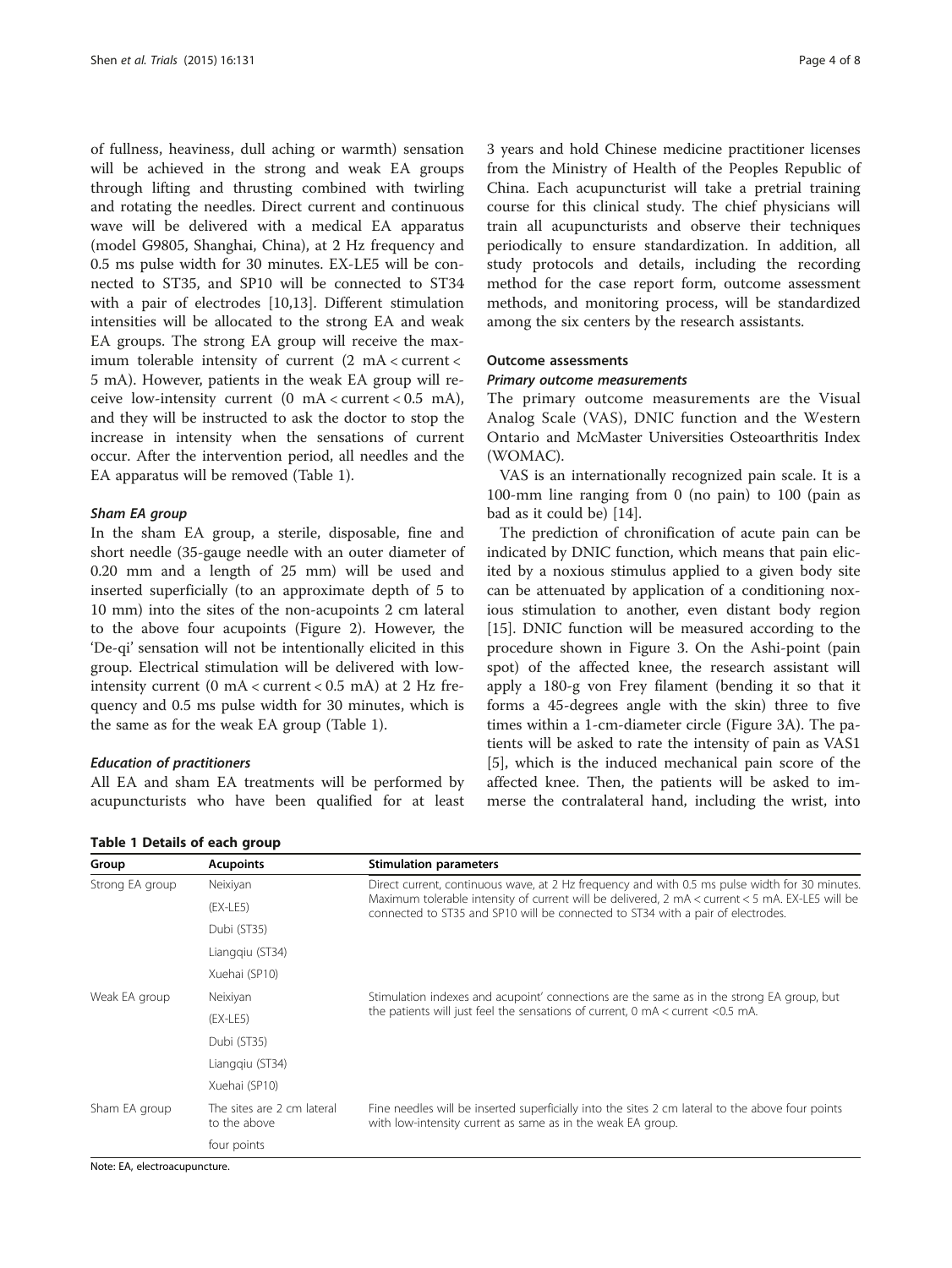<span id="page-4-0"></span>

noxious inhibitory controls (DNIC) function. A. On the Ashi-point of the knee, a 180-g von Frey filament is used to prick three to five times within a 1-cm-diameter circle at an angle of 45-degrees between the filament and the skin. The patients will be asked to rate the intensity of pain as VAS1. B.The patients will be asked to immerse the contralateral hand, including the wrist, into nociceptive cold water (10 to 12°C) for 1 minute, and the doctors will rate the intensity of the 180-g von Frey filament-induced pain at the Ashi-point as VAS2. DNIC = (VAS1-VAS2)/VAS1.

nociceptive cold water (10 to 12°C) for 1 minute and rate the intensity of the pain induced by the 180-g von Frey filament on the Ashi-point as VAS2 (Figure 3B). For healthy people, the conditioning cold noxious stimulation can activate the descending inhibitory system of the spinal cord. VAS2 is used to detect the induced mechanical pain score of the affected knee after conditioning with the cold noxious stimulation on the contralateral hand. Finally, DNIC function will be assessed by measuring the difference in pain ratings before and after immersion (DNIC = (VAS1-VAS2)/VAS1). Thus, the decreased ratio in pain scores of the affected knee before and after the cold noxious stimulation of the hand is the DNIC function [[2](#page-7-0),[16](#page-7-0)].

WOMAC can be used as an initial assessment of the intensity of pain and functional disability of KOA [\[3](#page-7-0)]. It is a multidimensional measure of pain, stiffness, and physical functional disability [[17\]](#page-7-0). Briefly, five questions will be asked about pain dimension at activity or rest. The stiffness dimension includes two questions. Questions about the degree of difficulty in 17 different activities will be asked for the physical functional disability dimension. All 24 questions will be listed in a numerical rating scale ranging from 0 (no symptoms) to 3 (maximum symptoms). Doctors need to help patients perform the self-assessment, collect the total score from the 24 questions and record it.

#### Secondary outcome measurements

The secondary outcome measurements are Numerical Rating Scale (NRS), Emotional Scale (ES), Present Pain Intensity (PPI) and range of motion (ROM).

The NRS of pain is a scale containing the numbers from 1 to 10 on a straight line to measure the magnitude or intensity of pain [[18\]](#page-7-0). It has been shown to have a good predictive validity and has been used to measure

the effect of EA on the pain of KOA [[12](#page-7-0)]. All subjects participating in the study will be asked to select a number from 1 to 10 with the nearest 0.5 interval, to represent their maximal OA-induced knee pain in the most recent 2 to 3 days.

Pain, whether acute or chronic, can affect a patient's emotions. Under normal circumstances, emotion can be distinguished according to four levels, measured as ES: Excellent (0 to 2, face is peaceful, and the patient responds freely), Good (3 to 5, face remains indifferent, and the patient responds to instruction), General (5 to 8, anxiety or depression apparent, face shows some pain, and patient barely answers), and Poor (8 to 10, face clearly shows pain, with moaning and forced posture, and patient fails to answer).

PPI is also one of the clinical tools most commonly used to help patients express the intensity of pain. It moves from 0 to 5, indicating the following levels of pain according to number: no pain, mild discomfort, discomfort, terrible pain and extreme pain.

ROM indicates the maximum range of joint activities. Determination of ROM is a basic step in assessing muscle, bone and neurological damage. It is one of the indicators used to evaluate the scope of damage and degree of joint movement function, and it can be measured with the help of protractor whose axis is placed on the fibular capitulum, with the fixed arm parallel to the long axis of the femur and with the moving arm parallel to the long axis of the fibula while in a prone position. The normal range of motion of the knee is '0 to 135°'.

#### Sample size

According to a previous study and our pilot data, the sample size calculation assumed an average DNIC increase percentage of 30% for the strong EA group [\[19](#page-7-0)]. The DNIC increase percentage for the weak EA group and sham EA group are assumed to be 20% and 15%, respectively. It is assumed that 15% of the trial patients will be lost to attrition. With this scenario, 150 patients need to be allocated to each treatment group to establish a difference among the treatments at a 5% level and with a power of 90% [[20\]](#page-7-0).

#### Data analysis

Data with normal distribution will be presented as means ± SEM. We will use a one-way analysis of variance (ANOVA) or a two-way ANOVA to determine the overall effect of EA. The Post hoc test (Newman Keuls test) will then be used to determine the statistical differences among individual groups. A P value of less than 0.05 will be considered statistically significant. Data showing an abnormal distribution will be analyzed by the Wilcoxon signed-rank test.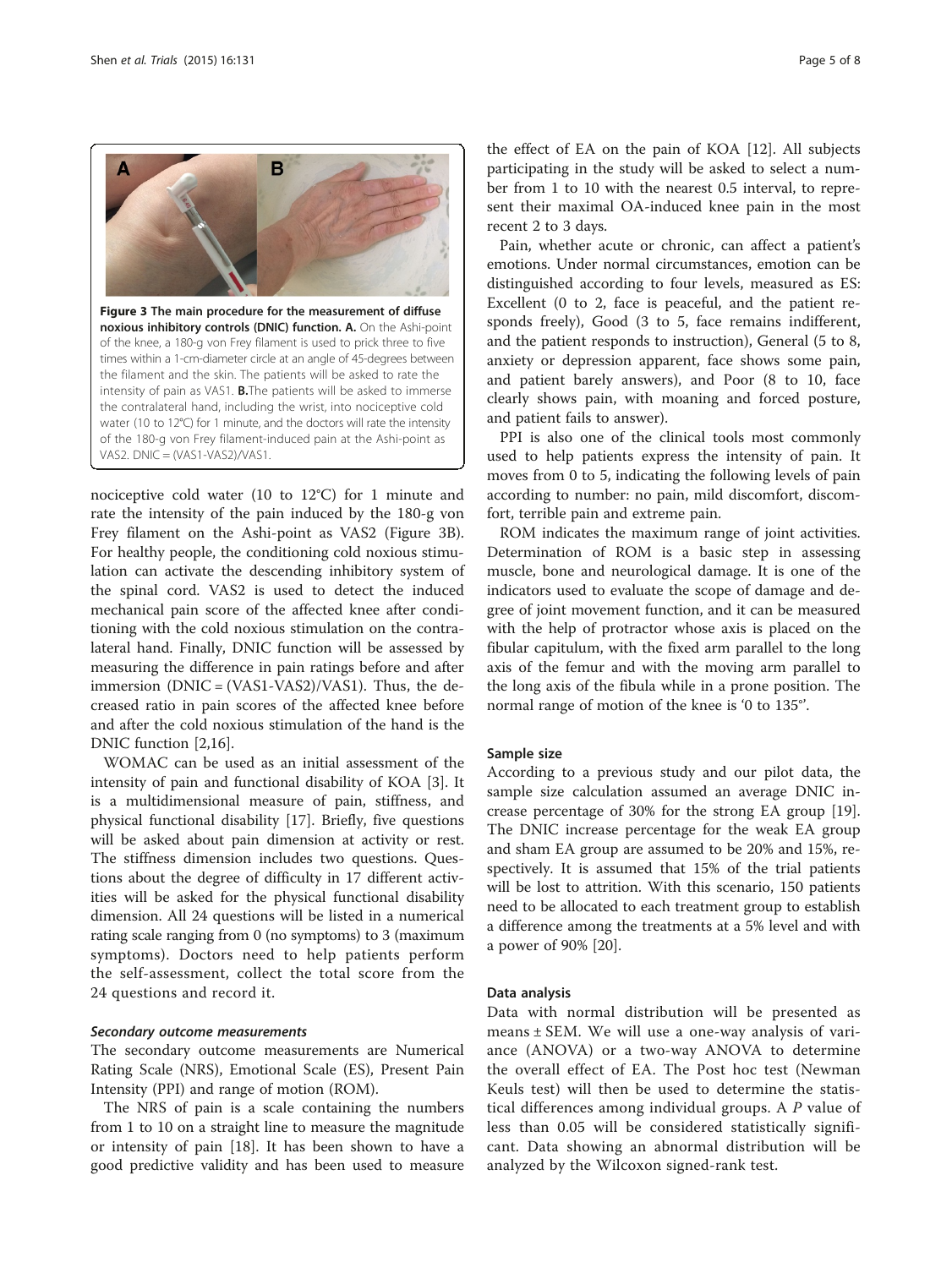In order to determine which EA intervention is the best for each of the different stages of KOA, patients in the three EA groups will be further divided according to four different stages of KOA:

- 1. The acute pain stage group. The pain of KOA has been ongoing for less than 6 months.
- 2. The early chronic pain stage group. The pain of KOA has been ongoing for 6 months to 3 years.
- 3. The medium-term chronic pain stage group. The pain of KOA has been ongoing for 3 to 5 years.
- 4. The advanced chronic pain stage group. The pain of KOA has been ongoing for more than 5 years (Figure 4A).

The effect of EA on the different stages of KOA will be observed, and the stage with the best response to EA intervention will be discussed. Furthermore, in yet another comparison, we will divide all patients into the four stages and then compare the effects of the strong, weak and sham EA groups within the different stages separately (Figure 4B).

#### **Discussion**

The aim of this trial is to use EA intervention to inhibit chronification of the acute pain of KOA by reversing the

damage to the DNIC function. Completion of this trial will help to identify whether EA with high-intensity current (strong EA) is more effective than EA with lowintensity current (weak EA) and whether EA applied at an early stage of KOA will be more effective than that at a later stage of KOA.

We will establish two treatment groups and one control group in this randomized controlled trial. Since the primary consideration of this trial is to clarify whether EA is effective in preventing chronification of the acute pain of KOA, we will use sham EA as a control to rule out the placebo effect. In the sham EA group, acupuncture needles are shallowly inserted into non-acupoint locations to rule out the effect of acupoint. Because most of the KOA patients are familiar with the sensation of EA, they could realize that it is the sham EA if they cannot feel any current from the apparatus. Therefore, we will use a low intensity of electrostimulation to exclude a placebo effect.

Acupoints of EX-LE5, ST34, ST35, and SP10 are located around the knees, which have been regarded as the most common and effective acupoints for use in treating KOA in many high-quality trials [[11,21\]](#page-7-0). Since 2 Hz is the optimized EA frequency for the relief of inflammatory pain, we chose the 2 Hz as the best frequency of EA to treat KOA in this study [\[22\]](#page-7-0).

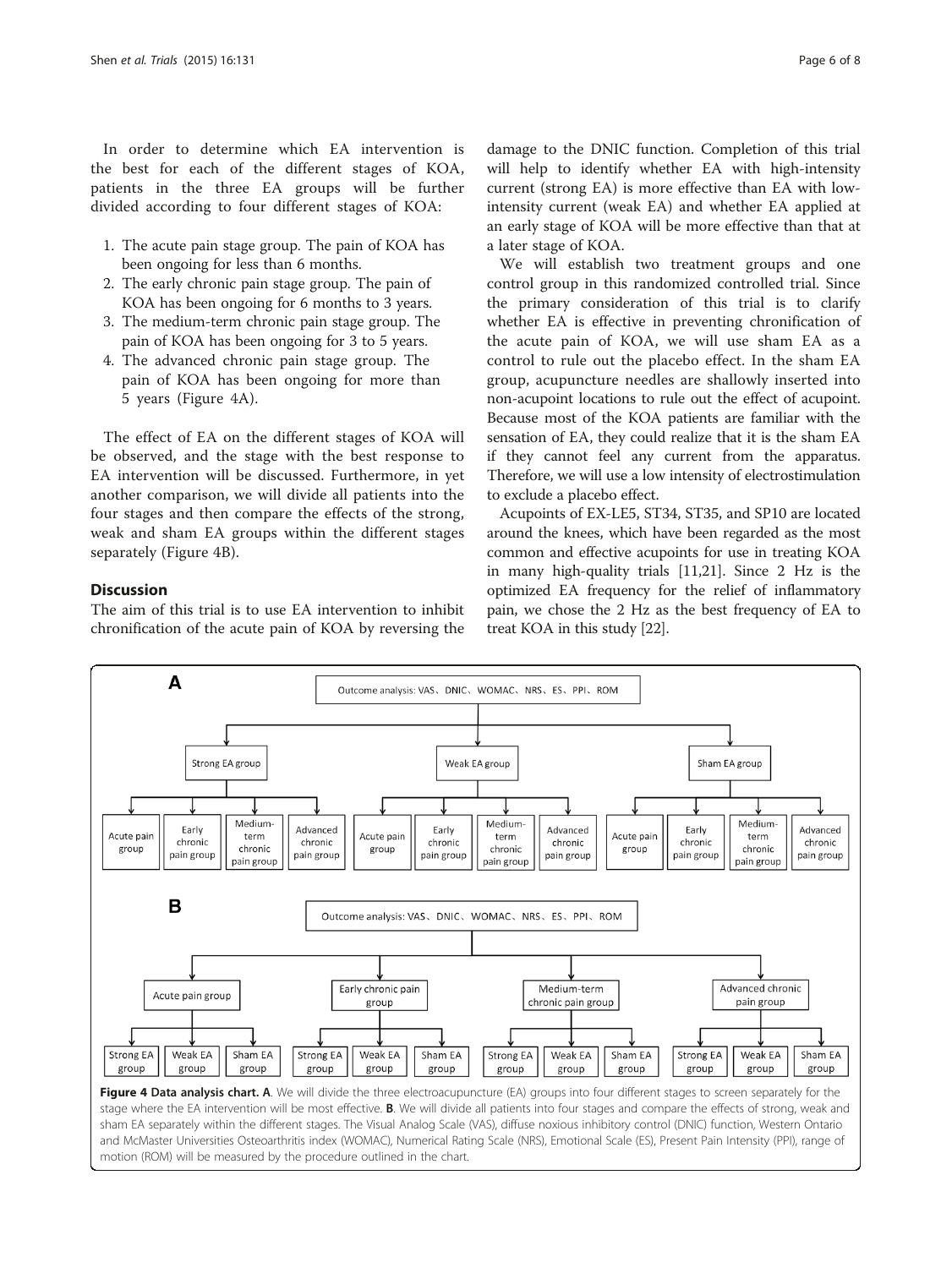<span id="page-6-0"></span>DNIC involves supraspinal structures, modulates the transmission of nociceptive signals and is another pain perception methodology recently used to study pathophysiology of various pain disorders because it reflects the function of the endogenous pain system [\[23,24](#page-7-0)]. This pain-modulating process is the neurophysiological basis for the well-known phenomenon where 'pain inhibits pain' from remote areas of the body [[5\]](#page-7-0). The continuous pain input will impair the DNIC function and then decrease antinociceptive activity from the supraspinal structures, which may result in the occurrence of chronic pain [[25](#page-7-0)]. Numerous studies have demonstrated that DNIC may be involved in the analgesic mechanism of acupuncture [\[26,27](#page-7-0)]. However, no study has used DNIC function to screen for the best EA intensity and for the best stage of chronification of acute pain for an effective EA intervention.

To screen for the optimal intensity of EA for improving DNIC function, the effect of strong EA and weak EA will be compared. EA with low-intensity current (less than 1 mA) has been demonstrated to mainly excite large fibers (Aβ fiber), which may not activate the DNIC function [[28\]](#page-7-0). Instead, this innocuous stimulation may only exert an analgesic effect through the spinal mechanism of gate control theory [[29](#page-7-0)]. In contrast, EA with high-intensity current (more than 2 mA) excited thin fibers (A  $\delta$  and/or C fibers) and may activate DNIC function [\[30](#page-7-0)]. Thus, we will compare the effect of strong EA and weak EA on repairing impaired DNIC function to screen for the best EA intensity to prevent chronification of the acute pain of KOA. We hypothesize that both strong EA and weak EA may have some pain-reducing and inflammation-relieving effects, which will be assessed with VAS, WOMAC, NRS, ES, PPI and ROM. However, strong EA may be more effective in improving DNIC function and, thus, in reversing the chronification of acute pain [\[28\]](#page-7-0).

Moreover, we also will try to determine the best stage of KOA for EA intervention. DNIC function is the function of the endogenous analgesic system [\[16](#page-7-0)]. In other words, the process of gradually decreased DNIC function is also the process of transforming acute pain to chronic pain. In this process, if patients receive EA intervention as soon as possible, it is possible that the chronification of pain in KOA patients will be prevented. However, at the later stages of chronic pain, peripheral and central sensitization will likely irreversibly damage the endogenous analgesic system function and completely impair DNIC function [[2\]](#page-7-0). At that point, EA may not be as effective. So, we will further divide the KOA patients according to the stage of the disease. We hope to find the best stage for the use of EA to reverse the impaired DNIC function and prevent the chronification of acute pain.

This project will not only increase knowledge on the effects of treating KOA with EA, but also may contribute a solution to the difficult problem of the chronification of acute pain, and promote the clinical application of EA analgesia.

#### Trial status

This trial is currently recruiting patients.

#### Abbreviations

ACR: American College of Rheumatology; DNIC: diffuse noxious inhibitory controls; EA: electroacupuncture; ES: Emotional Scale; KOA: knee osteoarthritis; NRS: Numerical Rating scale; PPI: Present Pain Intensity; ROM: range of motion; VAS: Visual Analog Scale; WOMAC: Western Ontario and McMaster Universities Osteoarthritis Index.

#### Competing interests

The authors declare that they have no competing interests.

#### Authors' contributions

LLS and GFH participated in data collection and with drafting the manuscript. WT and XCY participated in data collection and analysis. LLY, ZQZ, JY, CYM, GWC, JWL and MQD participated in data collection and were in charge of recruitment and treatment of patients in each center. WH, XYG, and BZ participated in the conception and design of the trial. ML and XHJ participated in the conception and design, critical revision for important intellectual content and final approval of the manuscript. All authors read and approved the final manuscript.

#### Acknowledgements

We gratefully acknowledge Professor Fang Zeng from the Acupuncture and Tuina School of Chengdu University of Traditional Chinese Medicine for her help in the trial registration and sample size calculation. We thank and note our deep appreciation to Doctor Jing Li from Union Hospital affiliated to Tongji Medical College of Huazhong University of Science and Technology; Doctor Wen-jun Wan, Ting Zhang and Duo Peng from Central Hospital of Wuhan; Doctor Shang Huang from Wuhan Hospital of Traditional Chinese Medicine; and Doctor Dan-ni Zhu from The Fifth Hospital of Wuhan for serving as research assistants. We also thank Jian Cai from Hubei University of Traditional Chinese Medicine for drawing Figures 1, 2, 3 and 4. The trial is sponsored by a grant from the National Natural Science Foundation of China (No.81473768), National Natural Science Foundation of Hubei Province (No.2014CFB159) and the Fundamental Research Funds for the Central Public Welfare Research Institutes (No.ZZKF08007).

#### Author details

<sup>1</sup>Department of Neurobiology, School of Basic Medicine, Tongji Medical College of Huazhong University of Science and Technology, No.13 Hang Kong Road, Wuhan 430030, P. R. China. <sup>2</sup>Institute of Acupuncture and Moxibustion, China Academy of Chinese Medical Sciences, No. 16 Nanxiaojie of Dongzhimennei, Beijing 100700, P. R. China. <sup>3</sup>Combined Traditional Chinese and Western Medicine Hospital affiliated to Hubei University of Traditional Chinese Medicine, No.215 Zhong Shan Road, Wuhan 430022, P. R. China. <sup>4</sup> The Third Hospital of Wuhan, No.241 Peng Liuyang Road, Wuhan 430060, P. R. China. <sup>5</sup>Central Hospital of Wuhan, No.26 Sheng Li Road, Wuhan 430014, P. R. China. <sup>6</sup>Union Hospital, Tongji Medical College Huazhong University of Science and Technology, No.1277 Jiefang Ave, Wuhan 430022, P. R. China. <sup>7</sup>Wuhan Hospital of Traditional Chinese Medicine No.49 Li Huangpi Road, Wuhan 430014, P. R. China. <sup>8</sup>The Fifth Hospital of Wuhan, No.122 Xian Zheng Road, Wuhan 430050, P. R. China.

#### Received: 6 December 2014 Accepted: 5 March 2015 Published online: 01 April 2015

#### References

1. Uth K, Trifonov D. Stem cell application for osteoarthritis in the knee joint: a minireview. World J Stem Cells. 2014;6:629–36.